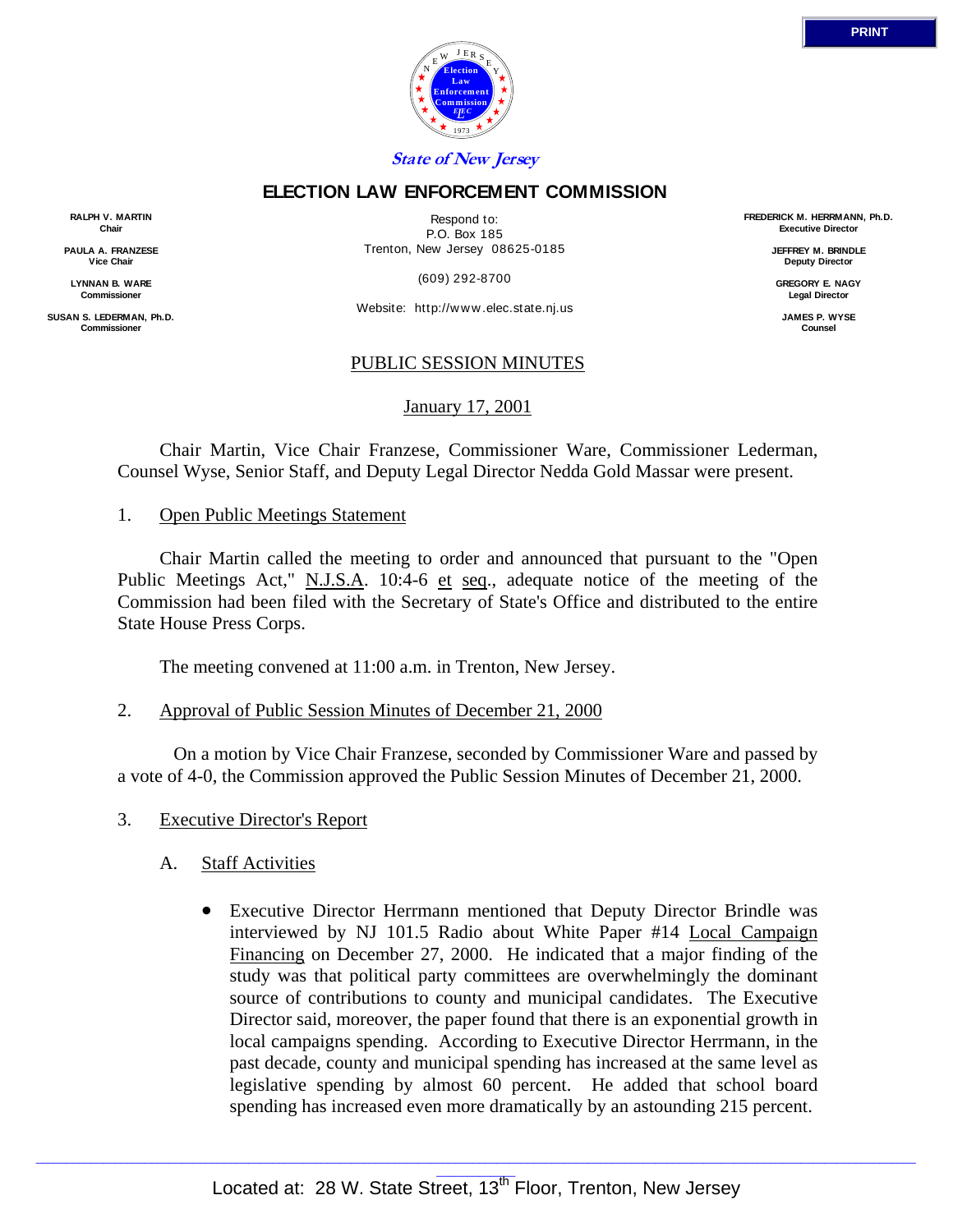- Executive Director Herrmann reported that staff accomplished the first "reprinting" in Commission history of an ELEC report reproducing the now classic 1982 Public Financing Study. He noted that after nearly two decades, this analysis is still in demand and ELEC's supply was down to about five copies. Executive Director Herrmann stated that the continued usefulness of this report is a great credit to the staff members who worked on it including current staffers: Legal Director Gregory E. Nagy, Director of Systems Administration Carol Neiman, Senior Data Entry Operator Shirley Bryant, and Principal Receptionist Debra Kostival. He mentioned also that Legal Secretary Ruth Ford did a magnificent job in republishing the manuscript.
- Executive Director Herrmann announced that he has been renamed to both the COGEL Awards Committee and the Publications Committee. The Executive Director said that the latter committee last year redesigned COGEL's quarterly publication the Guardian into a weekly electronic legislative update and a quarterly features edition with articles and book reviews.
- According to Executive Director Herrmann, the Committee also oversaw COGEL's inclusion as a co-sponsor of Public Integrity which all members will now get as an additional benefit of membership.

#### B. Computer News

The Executive Director reported that ELEC's web site was very favorably featured in a cover story about digital democracy in the December 2000 issue of the New Jersey Reporter. He advised the Commission that the site is at the cutting edge of the expansion of political information on the Internet. Executive Director Herrmann noted that staff is working on so-called "fill-in forms" for the web site. He informed the Commission that filers will be able to complete their forms on-screen and then print them out and mail them to the Commission. Executive Director Herrmann stated that the advantage to the filer is an easy method for filling out and filing ELEC forms. He added that the advantage to the public, the media, and ELEC is fewer hard-to-read handwritten forms being filed. Executive Director Herrmann acknowledged that Director of Systems Administration Neiman got the idea from the I.R.S. web site.

Executive Director Herrmann advised the Commission that ELEC has entered its Computer Project Initiative into an awards competition sponsored by the John F. Kennedy School of Government at Harvard University. He said that awards are given annually for "creative governmental initiatives that are especially effective in addressing vital public concerns."

C. Winter/Early Spring Meeting Schedule

February 21, 2001, 11:00 a.m. in Trenton, April 4, 2001, 11:00 a.m. in Trenton, and April 18, 2001, 11:00 a.m. in Trenton. May 23, 2001, 11:00 a.m. in Trenton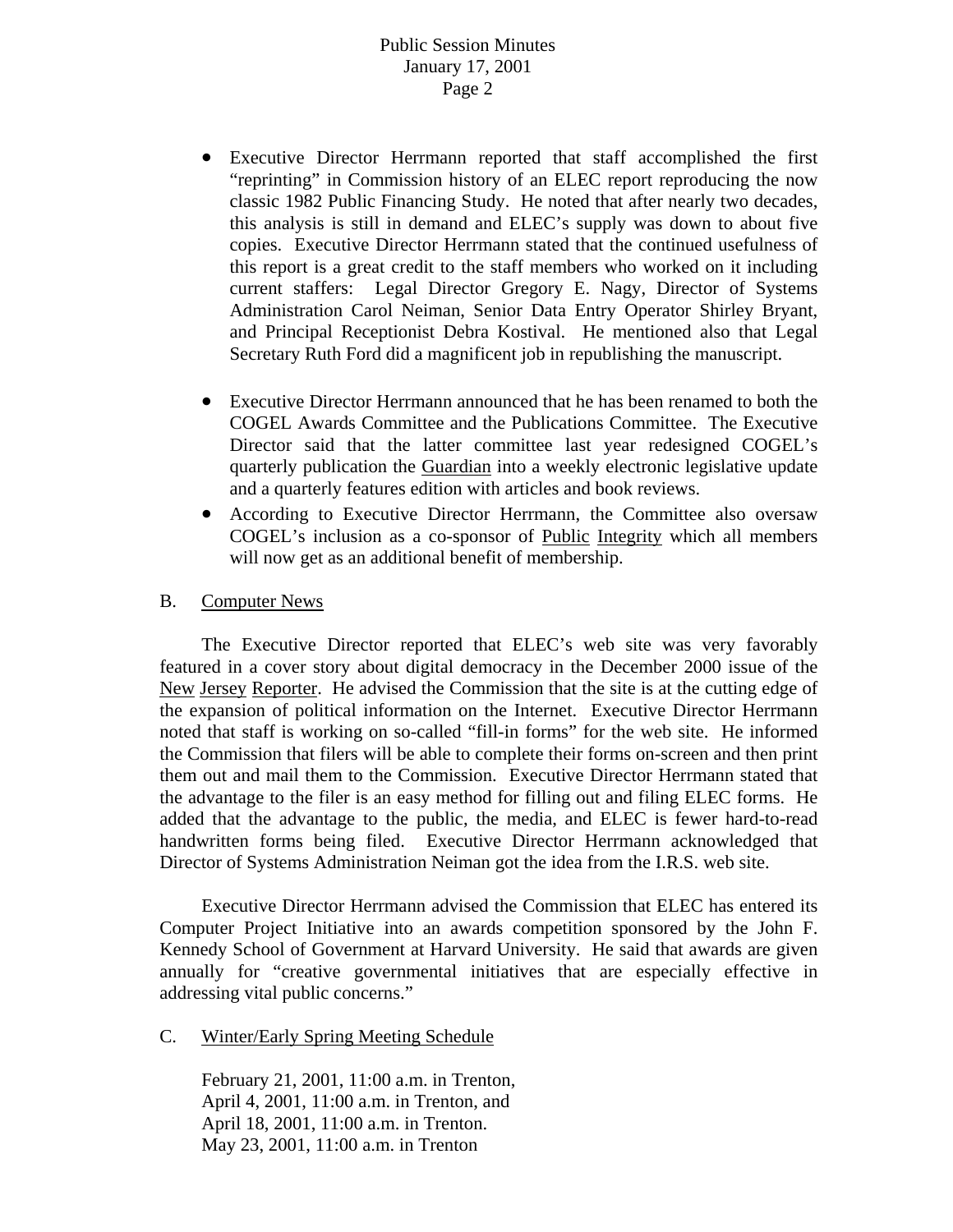#### 4. Ex Parte and Public Communications

 Counsel Wyse presented proposed policies related to public communications to and by the Commission. The issues involved included: (1) ex parte communications to the Commissioners by persons who are interested in pending Commission investigations or complaints, or who have other business before the Commission, and (2) public statements by or on behalf of the Commission related to matters pending before the Commission. Counsel Wyse's presentation restated policies adopted by the Commissioners in November, 1995, and proposed additional policies to be adhered to by Commissioners and agency staff. For details on current policies, see memorandum from Counsel Wyse to the Commissioners dated November 8, 1995. The revised policies on ex parte and public communications as recommended by Counsel Wyse are as follows:

- (1) No Commissioner or employee of the Commission shall comment in public or make any statement to any member of the public about any pending or impending investigation, litigation, or other proceeding involving the Commission as an investigating or prosecuting agency, or any pending or impending advisory opinion request, rulemaking or legislative proposal, audit, application for public financing, request for selection to sponsor a gubernatorial public debate, or other matter requiring the exercise of authority or discretion by the Commissioners, or the discharge by the Commission of its statutory responsibilities. This policy shall not prevent the Commissioners or appropriate members of the Commission staff from making public statements concerning matters of public record in the course of carrying out their official duties or from explaining for public informational purposes the general hearing and investigation procedures of the Commission, or the general nature or procedural status of any pending rulemaking, contested case, or other agency proceeding, provided that no comment is made regarding the substance or merits thereof. Furthermore, the foregoing shall not prevent the Executive Director, or his designee, from issuing routine informational statements about the agency, its official actions and other matters of public record in his or her capacity as spokesperson for the Commission.
- (2) No Commissioner or employee of the Commission involved in the decisional process shall initiate, willingly participate in, or give consideration to any ex parte communication with any third party regarding any pending or impending contested case, proceeding or investigation in which the Commission is the investigating or prosecuting agency, or any pending advisory opinion request, rulemaking, application for public financing, or other matter involving prospective action by the Commissioners in their official capacity, except as expressly authorized by law, and except to the extent required for the proper and lawful disposition of the matter in question in the ordinary course. Ex parte communication does not include statements by any person publicly made in a public forum, or statements or inquiries by any person limited to the procedural status of a pending matter or proceeding.
- (3) If any Commissioner or employee of the Commission shall receive any verbal or written ex parte communication prohibited by this policy, the person receiving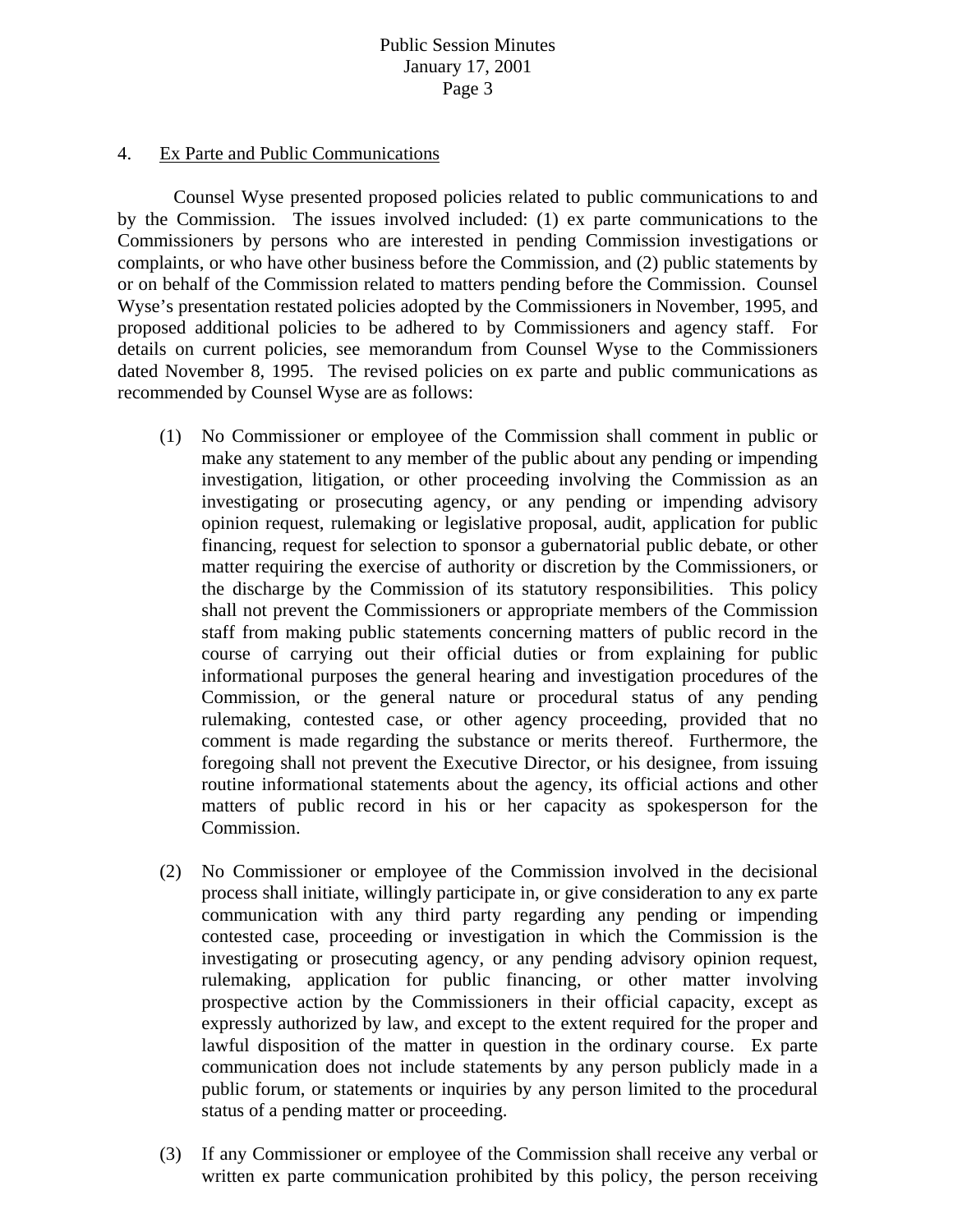same shall, if the communication is verbal, immediately inform the party making the communication that such ex parte communications are prohibited and that the communication will not be considered. As soon thereafter as is reasonably practicable, the recipient of the ex parte communication shall report the substance and circumstances of the communication to the other Commissioners and to the Executive Director. If the ex parte communication is written, the recipient shall promptly deliver the same to the Executive Director for placement in the Commission's files and shall report the fact of its receipt to the other Commissioners.

- (4) The Executive Director, or a staff person designated by the Executive Director, shall be responsible for handling all public communications and inquiries (including communications with and inquiries by the press) concerning any business before the Commission, including those matters referred to in Paragraph 1 above. All public statements on behalf of the Commission concerning Commission business shall be communicated through the Executive Director or other designated spokesperson, and if any inquiry or request for information concerning such matters shall be made to a Commissioner, the same shall be referred to the Executive Director or designated spokesperson.
- (5) The Commissioners and Commission staff shall at all times observe the Guidelines on Public Disclosure of Commission Documents in connection with communications related to pending or impending investigations and proceedings covered by these guidelines.

 Chair Martin suggested that the policy recommendations seem to prevent Commissioners from even discussing procedural matters and that they may be too restrictive.

 Commissioner Lederman agreed with Chair Martin. She acknowledged the fact that Commissioners perform the function of judges but noted that there was a public policy dimension to their role as well. Commissioner Lederman queried whether or not the policy recommendations would result in Commissioners being perceived as too far out of touch with the public. She suggested that the provisions be relaxed in so far as procedural questions are concerned.

 Commissioner Ware commented that the policy guidelines were established for the Commissioners' own protection. She said that she would not be adverse to relaxing the guidelines in so far as procedural questions were concerned.

 Commissioner Lederman expressed the concern that the Commissioners would be insulating themselves from the public to a greater degree than necessary.

 Counsel Wyse stated that the thrust of the proposal was to address concerns vis-à-vis potential attempts to influence Commissioners regarding advisory opinions, regulations, and pending cases.

 Executive Director Herrmann stated that the necessity of revisiting the Commission's communication policy was precipitated by a seminar conducted at the COGEL conference.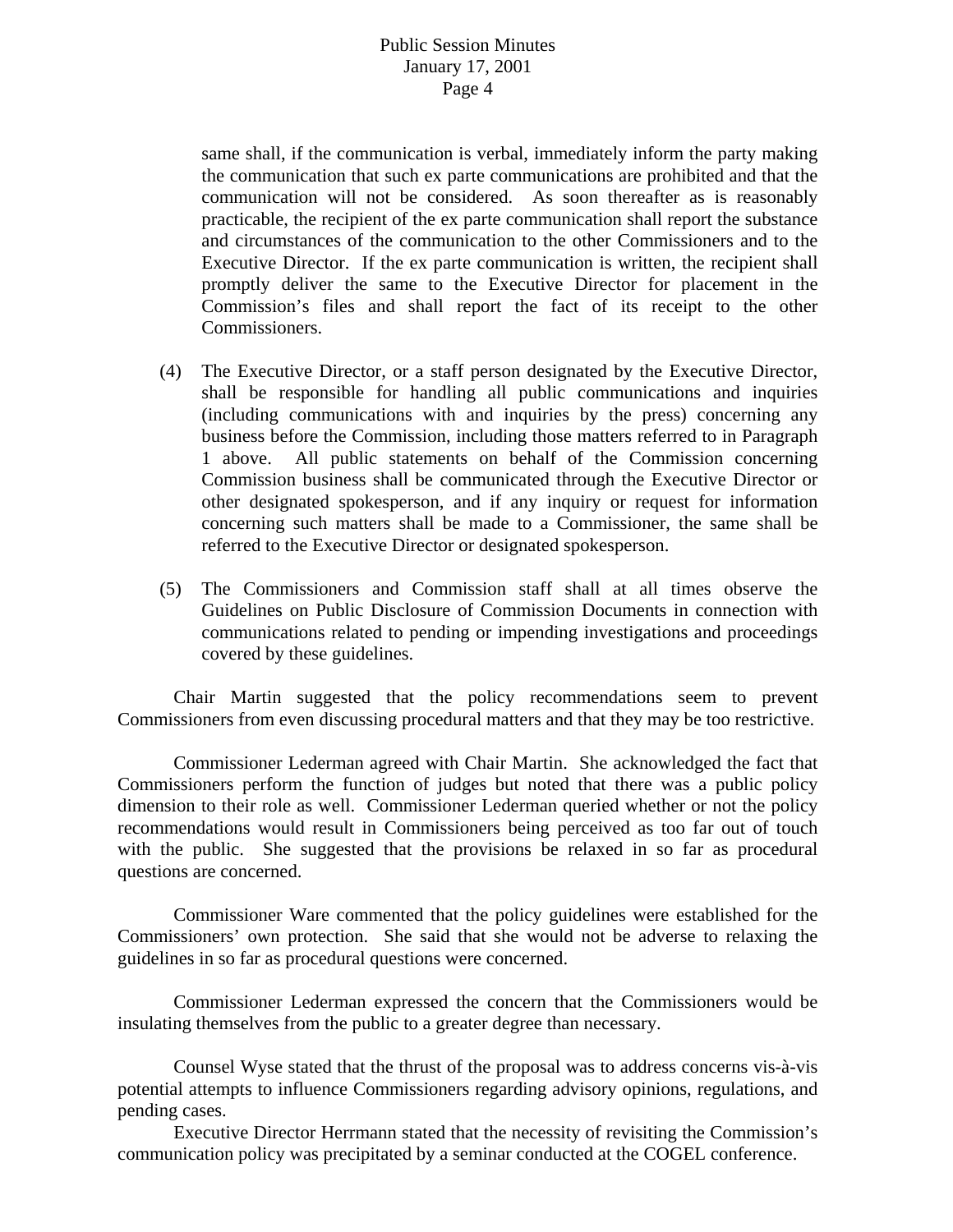Legal Director Nagy added that the proposal is designed to further insulate Commissioners from public pressure. He said that as a practical matter, in terms of discussing matters with the public, the line should be drawn at the point where it is discerned that implicit or explicit threats or attempts to influence are being made.

 Commissioner Lederman queried as to why the Commission feels it should change the 1995 policy, which is directed toward litigation matters, and extend the policy to advisory opinions and other policy matters. She said that placing litigation matters and policy matters on the same weighty plane is where the difficulty comes in. Commissioner Lederman said that public policy should be distinguished from litigation matters.

 Vice Chair Franzese stated that she believed that the proposal was not too restrictive and would not prevent Commissioners from speaking about public policy matters of the Commission at seminars or in the class room, etc. She said also that it would not restrict Commissioners from talking about procedural matters. Vice Chair Franzese said that prudence and first amendment concerns should govern. She suggested inserting "such" between concerning and Commission in paragraph 4, line 5, and substituting the word "substantive" for "such" in paragraph 4, line 7.

 Executive Director Herrmann stated that the policy recommendations are meant for the Commissioners' protection and not to be overly restrictive.

 On a motion by Commissioner Lederman, seconded by Commissioner Ware and passed by a vote of 4-0, the Commission approved the communication guidelines as amended to clarify that the guidelines would not restrict the Commissioners from speaking about procedural matters or public policy matters not directly before the Commission.

#### 5. Resolution to go into Executive Session

 On a motion by Vice Chair Franzese, seconded by Commissioner Lederman and passed by a vote of 4-0, the Commission resolved to go into Executive Session to discuss the following matters which will become public as follows:

- A. Final Decision Recommendations in violation proceedings which will not become public. However, the Final Decisions resulting from those recommendations will become public no later than 35 days after mailing.
- B. Investigative Reports of possible violations, which reports will not become public. However, any complaint generated as the result of an Investigative Report will become public no later than 50 days after mailing.